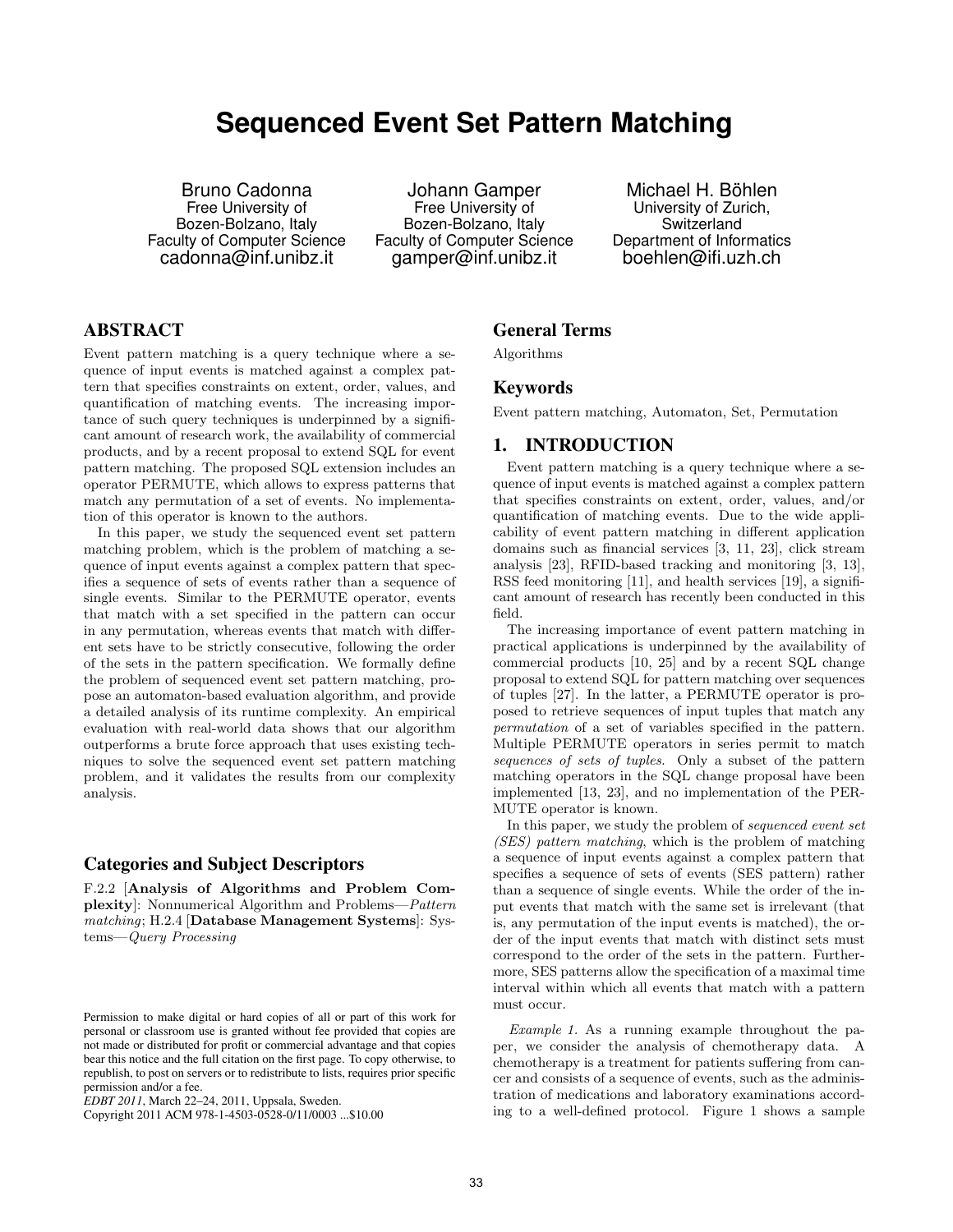|                | Event          |   |        |         |                                |
|----------------|----------------|---|--------|---------|--------------------------------|
|                | ΙD             |   |        |         | $\tau$                         |
| e <sub>1</sub> |                | С | 1672.5 | mg      | am 3 Jul<br>9                  |
| e <sub>2</sub> | 1              | в | 0      | WHO-Tox | $10 \text{ am } 3 \text{ Jul}$ |
| e3             | 1              | D | 84     | mgl     | 11 am 3 Jul                    |
| e <sub>4</sub> | 1              | Ρ | 111.5  | mg      | $am4$ Jul<br>9                 |
| e <sub>5</sub> | $\overline{2}$ | В | 0      | WHO-Tox | 9 am 5 Jul                     |
| e <sub>6</sub> | $\overline{2}$ | Ρ | 88     | mg      | $10 \text{ am } 5 \text{ Jul}$ |
| e <sub>7</sub> | 2              | D | 84     | mgl     | 11 am 5 Jul                    |
| $e_8$          | $\overline{2}$ | С | 1320   | mg      | 9 am 6 Jul                     |
| e9             | 1              | Ρ | 111.5  | mg      | 10 am 6 Jul                    |
| $e_{10}$       | $\overline{2}$ | Ρ | 88     | mg      | 11 am 6 Jul                    |
| $e_{11}$       | $\overline{2}$ | Р | 88     | mg      | 9 am 7 Jul                     |
| $e_{12}$       | 1              | в | 1      | WHO-Tox | 9 am 12 Jul                    |
| $e_{13}$       | 2              | в | 1      | WHO-Tox | 9 am 13 Jul                    |
| $e_{14}$       | 2              | в | 0      | WHO-Tox | $am 14$ Jul<br>9               |

Figure 1: Events of Chemotherapy Treatments.

relation, Event, that records such events. The attributes represent patient ID  $(ID)$ , event type  $(L)$ , value  $(V)$  with measurement unit  $(U)$ , and occurrence time  $(T)$  of an event, respectively. For instance, event  $e_1$  represents the administration of 1672.5 mg of Ciclofosfamide to patient 1 at 9 am on 3 July. To study the effect of medications on the blood count, physicians might issue the following query:

Q1: For each patient, find the sets of events that match one administration of Ciclofosfamide  $(C)$ , one or more administrations of Prednisone (P), and one administration of Doxorubicina (D) in any order, followed by a single blood count  $(B)$ measurement, and all events occur within eleven days?

Several subsets of events in relation Event match the pattern in Query Q1, e.g.,  $\{e_1, e_3, e_4, e_{12}\}$ ,  $\{e_1, e_3, e_4, e_{12}\}$ , and  ${e_1, e_3, e_4, e_9, e_{12}}$  for patient 1. In this paper, we are interested in those results which contain (1) the earliest possible matching events and (2) the maximal number of matching events. The first restriction corresponds to the skip-till-nextmatch event selection strategy [3], and the second one to the MAXIMAL mode with greedy quantifier [27]. Thus, the intended results for Query Q1 are  $\{e_1, e_3, e_4, e_9, e_{12}\}$  for patient 1, and  $\{e_6, e_7, e_8, e_{10}, e_{11}, e_{13}\}$  for patient 2. Notice that the blood count measurements  $e_2$  and  $e_5$  are ignored because they are carried out during (and not after) the administrations of C, P, and D.

The need to (partially) ignore the order of events and to consider all permutations of a set of events occurs if variations in the order of the input events exist naturally in the application domain but should be ignored for data analysis tasks. For instance, the administration of 'C' and 'P' occurs in a different order for patient 1 and 2, yet both patients should be considered for Query Q1.

Existing solutions for event pattern matching cannot solve the SES pattern matching problem. They either can only express sequences of single events or have limitations to express the full set of SES patterns.

In this paper, we propose a solution for SES pattern matching. The technical contributions can be summarized as follows:

• We introduce and formally define SES pattern matching, which allows to express patterns that consist of sequences of sets of events and match all permutations of individual sets, while maintaining the order among sets.

- We propose an automaton-based algorithm to evaluate SES pattern matching.
- We conduct a detailed complexity analysis of the evaluation algorithm, which considers different kinds of non-determinism and provides upper bounds for the runtime complexity.
- We report the results of an empirical evaluation using real-world data. The study validates the complexity analysis and shows that our solution clearly outperforms a brute force approach that is based on existing techniques.

The rest of the paper is organized as follows. In Section 2 we discuss related work. In Section 3 we introduce and define SES pattern matching. In Section 4 we present an automaton-based evaluation algorithm and analyze its complexity. Section 5 reports the results of an empirical evaluation study. Section 6 concludes the paper and points to future work.

# 2. RELATED WORK

The SQL change proposal [27] describes an extension to SQL for pattern matching in sequences of tuples. The SQL extension is motivated by various use cases for event processing, such as security, financial, fraud detection, and RFID applications, where a tuple represents an event. The SQL extension defines the PERMUTE operator and its EXPAND FACTORS variant, which allow to express a set of events. Multiple PERMUTE EXPAND FACTORS operators in succession permit to express SES patterns that do not contain any Kleene plus quantifier. The SQL extension focuses on the specification of the language and provides no implementation of the various operators.

The DejaVu system [13] aims to implement pattern matching in a RDBMS (MySQL) to find matches of patterns in live and archived data streams. DejaVu implements a subset of the SQL extension [27] using finite state automata; the PERMUTE operator is not included. Hence, SES patterns cannot be expressed in a simple way. Multiple patterns are required, one for each possible match. The number of possible matches grows exponentially with the cardinality of the sets of events specified in the SES pattern (cf. Section 5.2). Clearly, such a solution becomes quickly cumbersome and inefficient for all but very small sets of events.

SQL-TS [23] extends SQL to process complex sequential patterns in database systems. For an efficient evaluation of sequential pattern queries, the Knuth-Morris-Pratt string matching algorithm is adapted for event pattern matching. SQL-TS does not implement the PERMUTE operator, and SES patterns can only be expressed with multiple patterns similar to DejaVu [13], thus suffering from the same drawbacks.

ZStream [20] is a cost-based query processor for matching sequential patterns enriched with the operators sequence, conjunction, disjunction, negation, and Kleene closure. ZStream uses tree-based query plans, where each of the operators is represented as a variant of the join operator, together with a cost model to find the most efficient query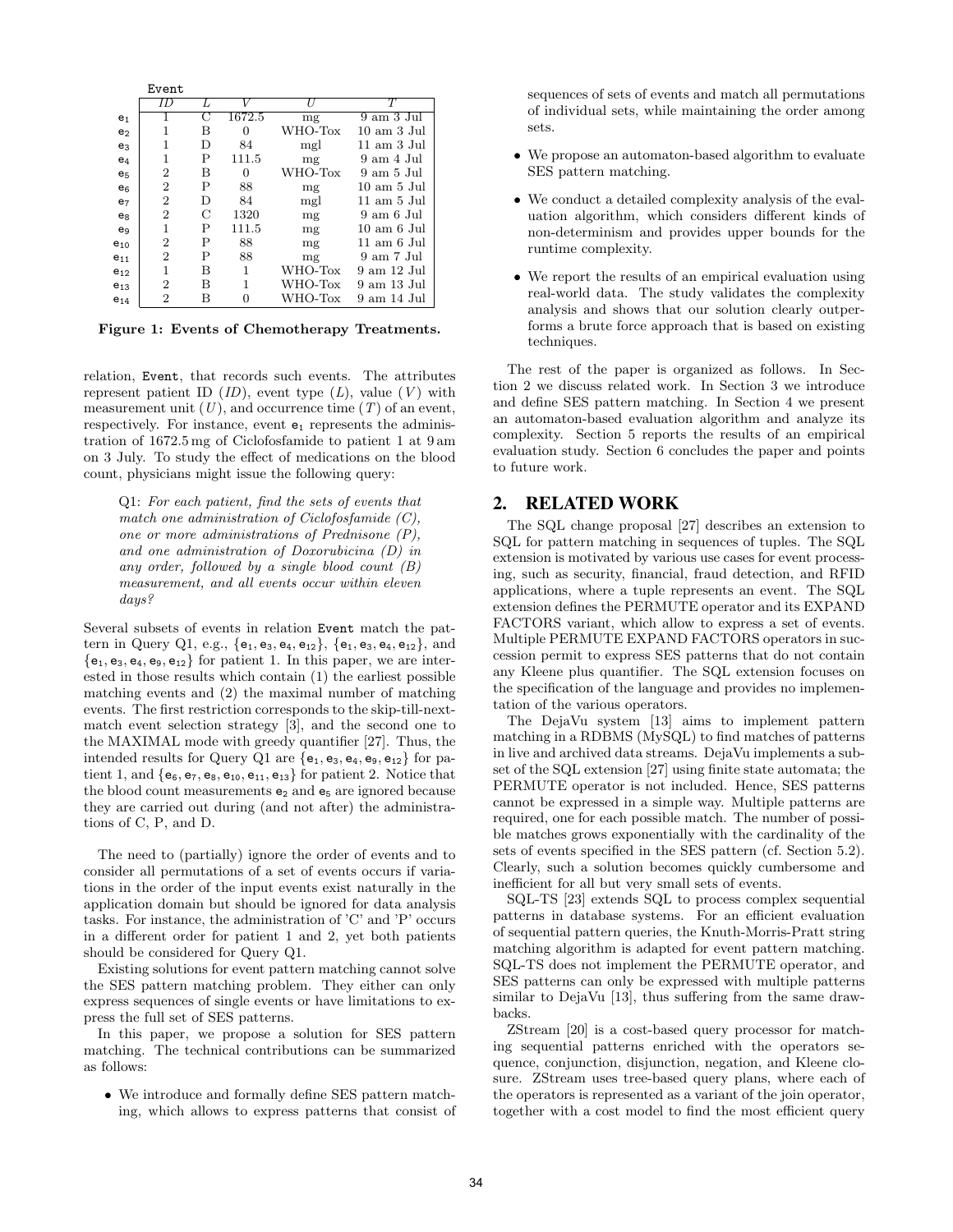plan. Similar to a SES pattern, the conjunction operator allows to express that two events occur within a specified time window, and their order does not matter. However, when a conjunction is combined with a Kleene plus quantifier, all occurrences of the quantified event must be consecutive without any other matching event in between.

The pattern specification language SASE+ [18, 26] uses the nondeterministic finite state automaton NFA $^b$  [3] to retrieve matches from a stream of events.  $SASE+$  and  $NFA<sup>b</sup>$ support the Kleene plus quantifier and four different matching semantics. NFA $^b$  adopts various optimization techniques to reduce space and runtime requirements for the evaluation of pattern queries. The specification of SES patterns is similar to DejaVu [13] and suffers from the same drawbacks.

Constraint-aware complex event processing (C-CEP) [14] focuses on a query unsatisfiability checking technique that detects at runtime optimal points for terminating the evaluation of partial query matches that will never be satisfied. The implemented C-CEP system employs an automaton that allows to specify only SES patterns with equality relationships between events. SES patterns with more general relationships between events are not addressed.

The publish/subscribe system Cayuga [11, 12] reads an incoming stream of events (publications) and selects event sequences according to queries that express user's interests (subscriptions). Cayuga uses an algebra that is inspired by regular expressions to express queries over event streams. For the evaluation, a query is translated into a corresponding nondeterministic finite state automaton. Various indexing techniques are employed to optimize the query evaluation. Cayuga is unable to express all SES patterns because it can only specify relationships between consecutive events and not between arbitrary events in a set of events.

Other publish/subscribe systems [4, 15] have limited expressiveness, since they are unable to specify a temporal order and other relationships among (attributes of) events.

SEQ [24] is a sequence database with an SQL-like query language, called SEQUIN. SEQUIN allows to select event sequences with a combination of selection, join, and aggregation operations. With the growing length of the retrieved event sequences, the queries become more and more intricate due to the increasing number of join and select operations that are required to specify such sequences. SEQUIN is unable to express SES patterns with a Kleene plus quantifier since the number of join operations must be known at query time.

Aurora [2, 7], Borealis [1], STREAM [22, 5], and TelegraphCQ [9] are data stream management systems that mainly focus on efficient resource management and load balancing. Their query languages apply a combination of selection, join, and aggregation operations. As with SEQUIN, such queries become more and more complicated with the growing length of the desired event sequence and the specification of the sets of events, and they are unable to express SES patterns with Kleene plus quantifiers.

Event Analyzer [19] is a data warehouse component to analyze event sequences. Its pattern specification language is able to express patterns that match simultaneous events. Simultaneous events can be interpreted as a special case of SES patterns because no total order can be imposed on the events, and hence, their order should be ignored in a query. However, the pattern specification language is not able to express more general SES patterns.

A theoretical study about the CEDR pattern specification language [6] focuses mainly on the management of stream imperfections. CEDR does not include any operator to match sets of events.

Active databases react to events that originate from operations within the system such as data manipulations. Event languages of active databases allow to express compositions of events to which the system should react. Various event languages have been proposed [8, 16, 17, 21, 28]. They are unable to express general SES patterns because they are either very limited or unable to express relationships between attributes of events.

# 3. PROBLEM DEFINITION

In this section we introduce and formally define sequenced event set pattern matching.

### 3.1 Event Model

An event is represented as a tuple with schema  $\mathbf{E}$  =  $(A_1, \ldots, A_l, T)$ , where  $A_1, \ldots, A_l$  are non-temporal attributes and  $T$  is a temporal attribute that represents the occurrence time of the event. For  $T$ , we assume a discrete and ordered time domain, T, such as calendar days and hours as in our running example.

An event relation, E, is a set of events, and we assume the timestamp attribute, T, defines a total order among events. Relation Event in Figure 1 is an example of an event relation.

# 3.2 SES Pattern Matching

An event set pattern is a set of event variables,  $V_i$  =  $\{v_1, \ldots, v_n\}, n \geq 1$ . By default, an event variable,  $v \in V_i$ , is bound to one input event; we call it singleton variable. An event variable that is followed by a Kleene plus quantifier,  $v^+$ , is a *group variable* and can be bound to one or more events. We use lowercase letters for event variables, optionally followed by a Kleene plus quantifier as superscript, e.g.,  $v, v^+$ .

Definition 1. (SES Pattern) A sequenced event set pattern, P, is defined as a triple

$$
P = (\langle V_1, \ldots, V_m \rangle, \Theta, \tau),
$$

where

- $\langle V_1, \ldots, V_m \rangle, m \geq 1$ , is a sequence of event set patterns and  $V_i \cap V_j = \emptyset$  for  $1 \leq i, j \leq m, i \neq j$ ,
- $\bullet \Theta = {\theta_1, \ldots, \theta_n}, n \geq 0$ , is a set of conditions over the event variables in the event set patterns, and
- $\tau$  is a duration.

 $V_1, \ldots, V_m$  are sets of event variables. Throughout the paper, we use  $V$  to refer to the set of all event variables in a SES pattern, i.e.,  $V = V_1 \cup \cdots \cup V_m$ .  $\Theta$  is a set of conditions over the event variables that express constraints on the values of individual event attributes, which must be satisfied by the matching input events. A condition,  $\theta \in \Theta$ , has the form  $v.A \phi v'.A'$  or  $v.A \phi C$ , where v and v' are (singleton or group) event variables,  $A$  and  $A'$  are event attributes, C is a constant, and  $\phi \in \{=,<,\leq,>\geq\}$  is a comparison operator.  $\tau$  is the maximal allowed duration between the (chronologically) first and the last event that match P.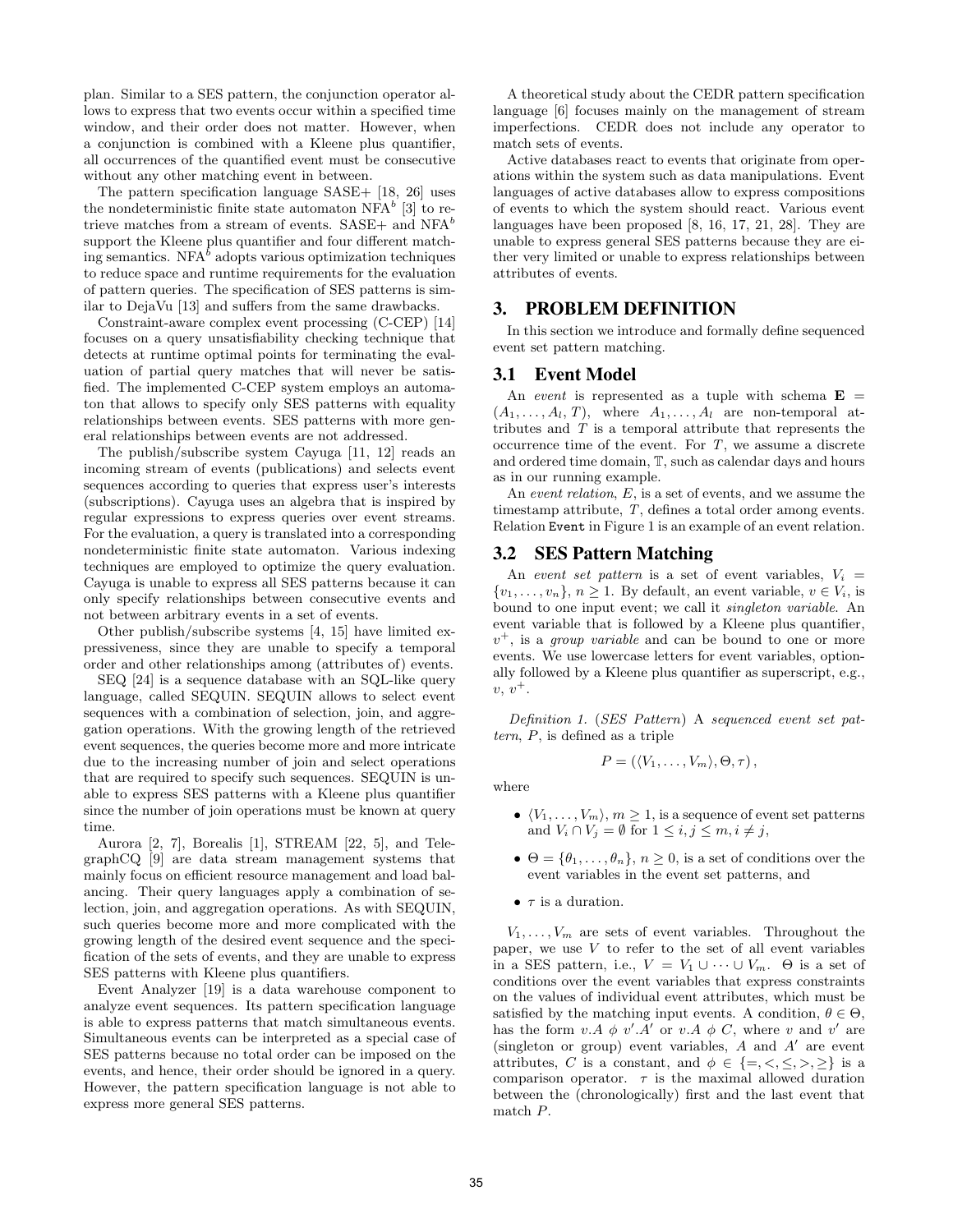Example 2. Consider Query Q1, which can be formulated as a SES pattern

$$
P = (\langle \{c, p^+, d\}, \{b\} \rangle, \Theta, 264),
$$

which is composed of two event set patterns. The first event set pattern,  $V_1 = \{c, p^+, d\}$ , contains two singleton variables (c and d), each of which can be bound to one event, and one group variable  $(p^+)$ , which can be bound to one or more events. The second event set pattern,  $V_2 = \{b\}$ , consists of one singleton variable. The conditions over the event variables are given as

$$
\Theta = \{ \theta_1 \equiv c.L = \text{'C'}, \ \theta_2 \equiv d.L = \text{'D'},
$$

$$
\theta_3 \equiv p^+.L = \text{'P'}, \ \theta_4 \equiv b.L = \text{'B'},
$$

$$
\theta_5 \equiv c.ID = p^+.ID, \ \theta_6 \equiv c.ID = d.ID,
$$

$$
\theta_7 \equiv d.ID = b.ID \}
$$

and constrain the events that can be matched with the event variables: c matches one administration of Ciclofosfamide  $(\theta_1)$ ,  $p^+$  matches one or more administrations of Prednisone  $(\theta_3)$ , d matches one administration of Doxorubicina  $(\theta_2)$ , and b matches one blood count measurement  $(\theta_4)$ ; the conditions  $\theta_5$ ,  $\theta_6$ , and  $\theta_7$  require that all matched events refer to the same patient. The last parameter of the pattern specifies a maximal duration of 264 hours (eleven days) between the (chronologically) first event that matches with P and the last event.

To formalize the matching of a SES pattern P and an event relation E, we adopt the concept of a substitution. A substitution,  $\gamma = \{v_1/e_1, \ldots, v_n/e_n\}$ , is a finite set of pairs of event variables and events. A pair  $v/e$  is a binding for variable v. A substitution contains exactly one binding for each singleton variable in  $P$ , but one or more bindings for each group variable in  $P$ . All event variables and events in a substitution are contained in  $P$ . All events in a substitution are contained in E and are distinct.

Let  $\gamma = \{v_1/e_1, \ldots, v_n/e_n\}$  be a substitution, and let  $\theta$ be a condition of a SES pattern.  $\theta \gamma$  denotes the *instantia*tion of  $\theta$  by  $\gamma$ , and it is obtained from  $\theta$  by simultaneously replacing all occurrences of event variables  $v_i$  by the corresponding events  $e_i$ . A substitution,  $\gamma$ , that contains multiple bindings for a group variable can be decomposed in a set of substitutions  $\{\gamma_1, \ldots, \gamma_m\}$ , where each  $\gamma_i$  contains one binding for each event variable in  $\gamma$  and there exists a  $\gamma_i$  for each combination of bindings with distinct event variables in  $\gamma$ . The instantiation  $\theta \gamma$  gives a set of conditions  $\{\theta \gamma_1, \ldots, \theta \gamma_m\}.$ For the conditions in a SES pattern,  $\Theta = {\theta_1, \ldots, \theta_n}$ , and a substitution  $\gamma$ , we have  $\Theta \gamma = \theta_1 \gamma \cup \cdots \cup \theta_n \gamma$ .

Example 3. Let  $\Theta = {\theta_1, \theta_2, \theta_3, \theta_4, \theta_5, \theta_6, \theta_7}$  be the conditions from the SES pattern in Example 2 and  $\gamma = \{c/\mathsf{e}_1, d/\mathsf{e}_3, p^+/\mathsf{e}_4, p^+/\mathsf{e}_9, b/\mathsf{e}_{12}\}$  be a substitution, which contains two bindings for the group variable  $p^+$ . Then  $\gamma$  can be decomposed into two substitutions,  $\{\gamma_1, \gamma_2\}$ , where  $\gamma_1 = \{c/e_1, d/e_3, p^+/e_4, b/e_{12}\}$  and  $\gamma_2 =$  ${c/e_1, d/e_3, p^+ / e_9, b/e_{12}}$ . The instantiation of  $\Theta$  with  $\gamma$ gives  $\Theta \gamma = \{ \theta_1 \gamma_1, \dots, \theta_7 \gamma_1, \theta_1 \gamma_2, \dots, \theta_7 \gamma_2 \} = \{ \mathsf{e}_1 \cdot L = \text{'C'},$  $e_3.L = 'D', e_4.L = 'P', e_{12}.L = 'B', e_1.ID = e_4.ID, e_1.ID =$ e<sub>3</sub>.ID, e<sub>3</sub>.ID = e<sub>12</sub>.ID, e<sub>1</sub>.L = 'C', ..., e<sub>9</sub>.L = 'P', ...}.

To define a matching substitution, we use the following auxiliary function. Let  $\min_{T} (\gamma)$  be a function that returns



Figure 2: Match of Pattern and Events.

the binding in substitution  $\gamma$  with the earliest occurrence time, i.e.,  $\min_{T}(\gamma) = v/e$  such that  $v/e \in \gamma \wedge \frac{1}{2}v'/e' \in$  $\gamma(e'.T < e.T).$ 

Definition 2. (Matching Substitution) Let  $E$  be an event relation and  $P = (\langle V_1, \ldots, V_m \rangle, \Theta, \tau)$  be a SES pattern. A substitution  $\gamma = \{v_1/e_1, \ldots, v_n/e_n\}$  is a matching substitution iff the following five conditions hold:

$$
\forall \theta_i \gamma_j \in \Theta \gamma \ (\ \theta_i \gamma_j \text{ is satisfied } ) \tag{1}
$$

$$
\forall v/e, v'/e' \in \gamma \ (v \in V_i \land v' \in V_{i+1} \to e \colon T < e' \colon T \tag{2}
$$

$$
\forall v/e, v'/e' \in \gamma \ ( \ |e.T - e'.T| \le \tau \ ) \tag{3}
$$

Let  $\Gamma$  be the set of all substitutions (of event variables in  $P$ by events in  $E$ ) that satisfy conditions 1–3.

$$
\forall v/e, v'/e' \in \gamma \ (\nexists \gamma' \in \Gamma, v''/e'' \in \gamma' \ (
$$
  
\n
$$
v'' = v' \wedge e \cdot T < e' \cdot T < e' \cdot T \wedge v''/e'' \notin \gamma \ )
$$
\n
$$
\tag{4}
$$

$$
\forall \gamma' \in \Gamma \ (\min_{T} (\gamma) = \min_{T} (\gamma') \to \gamma \not\subset \gamma' \ )
$$
 (5)

Condition 1 ensures that all events in a matching substitution satisfy all conditions in Θ. Condition 2 ensures that all events that match with a variable in set  $V_i$  must occur strictly before all events that match with a variable in set  $V_{i+1}$ . Notice that no order is imposed on the events that match with variables from the same event set pattern, hence any permutation is matched. Condition 3 constrains all events in a matching substitution to occur within a time interval  $\tau$ .

Condition 4 states that after an event e is matched, all events following e in the event relation are ignored until the next event matching with  $P$  is encountered. This corresponds to skip-till-next-match event selection strategy [3]. Condition 5 states that a matching substitution is not contained in any other substitution that satisfies conditions 1–3 and starts with the same event. This corresponds to MAX-IMAL mode with greedy quantifier [27].

Example 4. Figure 2 illustrates a matching substitution for patient 2. All conditions in  $\Theta$  $\gamma$  are satisfied: e<sub>8</sub> is a 'C' event (i.e.,  $e_8.L = 'C'$ ),  $e_6$ ,  $e_{10}$ , and  $e_{11}$  are 'P' events,  $e_7$  is a 'D' event,  $e_{13}$  is a 'B' event, and all events refer to the same patient. The events  $e_6, e_7, e_8, e_{10}, e_{11}$  that match the first event set pattern occur strictly before  $e_{13}$  that matches the second event set pattern. The time span between the first  $(e_6)$  and the last  $(e_{13})$  matching events is less than 264 hours. Substitution  $\gamma$  contains the earliest events possible. In contrast, substitution  $\{p^+/{\tt e_6},d/{\tt e_7},c/{\tt e_8},p^+/{\tt e_{10}},p^+/{\tt e_{11}},b/{\tt e_{14}}\}$ satisfies conditions 1–3, but violates condition 4 because it contains  $e_{14}$  instead of the earlier event  $e_{13}$ . Similar, substitution  $\{p^+/\mathsf{e}_6, d/\mathsf{e}_7, c/\mathsf{e}_8, p^+/\mathsf{e}_{10}, b/\mathsf{e}_{13}\}$  satisfies conditions 1–3, but violates the maximality condition 5 because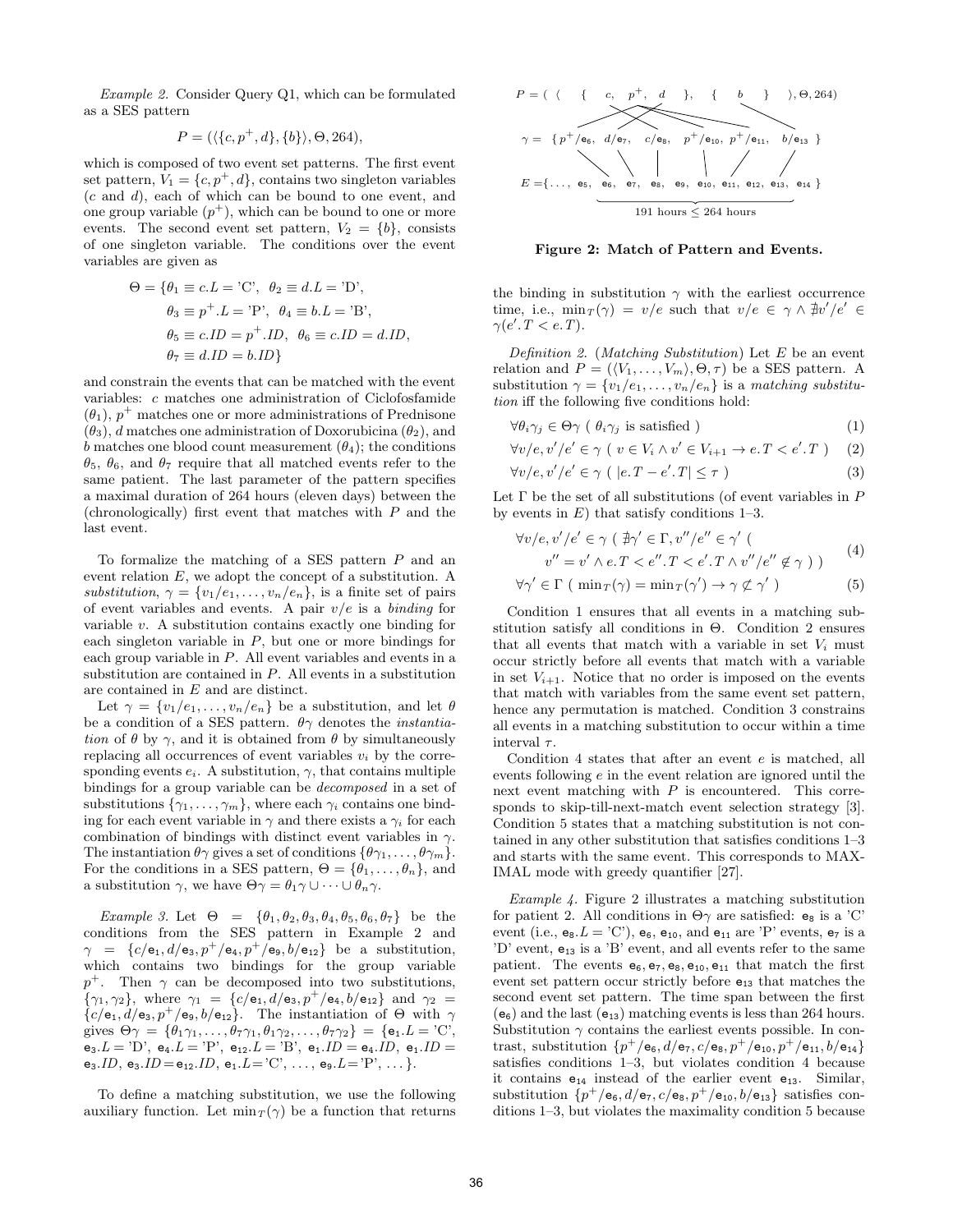event  $e_{11}$  is not included, though it matches event variable  $p^+$ .

### 4. AUTOMATON-BASED EVALUATION

In this section we present an automaton-based algorithm for the evaluation of SES pattern queries. The algorithm first translates a query pattern into a SES automaton, which is then executed on the input relation.

# 4.1 Definition of SES Automaton

A SES automaton is a nondeterministic finite state automaton enriched with a match buffer,  $\beta$ , which during the execution of the automaton collects bindings for the event variables in the SES pattern.

Definition 3. (SES Automaton) Let  $P$  be a SES pattern and V be the set of all event variables in P. A SES automaton, N, is a five-tuple

$$
N = (Q, \Delta, q_{\rm s}, q_{\rm f}, \tau)
$$

where

- $Q = \{q_1, \ldots, q_n\}, q_i \subseteq V$ , is a finite set of states,
- $\Delta = {\delta_1, ..., \delta_m}$  is a finite set of transitions of the form  $\delta = (q, v, \Theta_{\delta}),$
- $q_s \in Q$  is the start state,
- $q_f \in Q$  is the accepting state, and
- $\bullet\,$   $\tau$  is a duration.

Each state in  $Q$  is defined as a subset of the event variables, i.e.,  $q_i \subseteq V$ . A transition,  $\delta = (q, v, \Theta_{\delta})$ , leads from a source state,  $q \in Q$ , to a target state,  $q \cup \{v\} \in Q$ , if the transition condition,  $\Theta_{\delta}$ , is satisfied. Set  $\Theta_{\delta}$  contains conditions that constrain the events bound to event variable  $v$ with respect to a constant or with respect to other events bound to event variables in  $q$ . The start state,  $q_s$ , marks the state in which the execution of an automaton begins. The accepting state,  $q_f$ , marks the acceptance of the bindings in buffer  $\beta$  as a matching substitution. Duration  $\tau$  is the maximal time interval that can be spanned by the events in  $\beta$ . The match buffer,  $\beta$ , collects variable bindings during the execution of the automaton. Whenever a transition,  $\delta \in \Delta$ , is taken, a binding is added to  $\beta$ . The execution of an automaton expires if the time interval spanned by the earliest event in  $\beta$  and the current input event is larger than  $\tau$ . If then the automaton is in the accepting state,  $q_f$ ,  $\beta$  contains bindings that determine a matching substitution.

A SES automaton can be graphically represented as a graph. Nodes represent states, and edges represent transitions. An edge is labeled with the event variable that is bound by the transition and the corresponding transition condition. The start state is marked with an incoming arrow, the accepting state is doubly circled.

Example 5. Figure 3 shows the SES automaton for the SES pattern  $P = (\langle \{b\} \rangle, \Theta, 264)$  with  $\Theta = \{b.L = 'B'\}$ , that is the event set pattern  $V_2$  (in isolation) of our running example. The corresponding automaton is  $({\{\emptyset, \{b\}\}, \Delta, \emptyset, \{b\})}$ . It has two states, the start state  $\emptyset$  and the accepting state  ${b}$ , respectively. To facilitate reading, in the graphical illustration we denote states by the concatenation of the corresponding event variables, e.g., the node labeled with b represents state  ${b}$ . There is a single transition,  $\Delta =$  $\{(\emptyset, \{b\}, \{b\}, \{b\})\}$  with a condition that constrains variable b to match a blood count measurement. Notice that no other conditions are involved, since  $V_2$  is considered in isolation.



Figure 3: SES Automaton for  $P = (\langle \{b\} \rangle, \Theta, 264)$ .

# 4.2 Construction of SES Automaton

The construction of a SES automaton for a pattern,  $P$ , is a two-step process: (1) each individual event set pattern,  $V_i \in P$ , is transformed into a SES automaton and (2) the individual automata from step 1 are concatenated according to the order of the event set patterns in P.

#### *4.2.1 Translation of a Single Event Set Pattern*

Let  $P = (\langle V_1, \ldots, V_m \rangle, \Theta, \tau)$  be a SES pattern, and consider a single event set pattern,  $V_i \in P$ . For each subset of  $V_i$ , the corresponding SES automaton contains a state, i.e.,  $Q = \{q \mid q \in \mathcal{P}(V_i)\}.$  For each state,  $q \in Q$ , and (singleton and group) event variable,  $v \in V_i \setminus q$ , a transition  $\delta = (q, v, \Theta_{\delta})$  is built with condition  $\Theta_{\delta} = \{\theta \mid \theta \in \Theta \wedge (\theta \equiv$  $v.A \phi C \vee (\theta \equiv v.A \phi v'.A' \wedge v' \in V_1 \cup \cdots \cup V_{i-1} \cup q \cup \{v\}))$ . That is,  $\Theta_{\delta}$  is defined as the set of all conditions from  $\Theta$  that constrain events bound to event variable  $v$  (which is bound by  $\delta$ ) with respect to a constant or with respect to events bound to event variables from preceding event set patterns in  $P$ , and the current state. For each state,  $q$ , and group variable,  $v^+ \in q$ , a transition  $\delta = (q, v^+, \Theta_{\delta})$  is created, which loops at state q since  $q \cup \{v^+\} = q$  for  $v^+ \in q$ ;  $\Theta_{\delta}$  is constructed as before.

Example 6. Figure 4 shows the SES automata  $N_1$  and  $N_2$  for the event set patterns  $V_1$  and  $V_2$ , respectively. The automaton for the first pattern is  $N_1$  =  $(Q_1, \Delta_1, \emptyset, \{c, d, p^+\}, 264)$ , where  $Q_1 = \{\emptyset, \{c\}, \{d\}, \{p^+\},$  ${c, d}$ ,  ${c, p<sup>+</sup>}$ ,  ${d, p<sup>+</sup>}$ ,  ${c, d, p<sup>+</sup>}$ . The transitions  $\Delta_1$  and the corresponding transition conditions can be inferred from Figure 4(a). The automaton for the second event set pattern is  $N_2 = (Q_2, \Delta_2, \emptyset, \{b\}, 264)$ , where  $Q_2 = \{\emptyset, \{b\}\}\$ . The transitions  $\Delta_2$  and the corresponding transition conditions can be inferred from Figure 4(b).

#### *4.2.2 Concatenation of SES Automata*

The second step is to concatenate the individual automata  $N_1, \ldots, N_m$  from step 1. For two consecutive automata  $N_i, N_{i+1}$ , this means essentially to merge the accepting state of  $N_i$  with the start state of  $N_{i+1}$  plus some renaming and additional constraints which need to be added.

More formally, let  $N_1 = (Q_1, \Delta_1, q_{s_1}, q_{f_1}, \tau)$  and  $N_2 =$  $(Q_2, \Delta_2, q_{s_2}, q_{f_2}, \tau)$  be the automata for the event set patterns  $V_1$  and  $V_2$ , respectively. The concatenation of  $N_1$ and  $N_2$  yields an SES automaton  $N = (Q_1 \cup Q_2^*, \Delta_1 \cup$  $\Delta_2^*, q_{s_1}, q_{f_2} \cup V_1$ , which is constructed as follows. The states in  $Q_2$  are renamed to include the event set pattern  $V_1$ , i.e.,  $Q_2^* = \{q \cup V_1 \mid q \in Q_2\}.$  The states in the transitions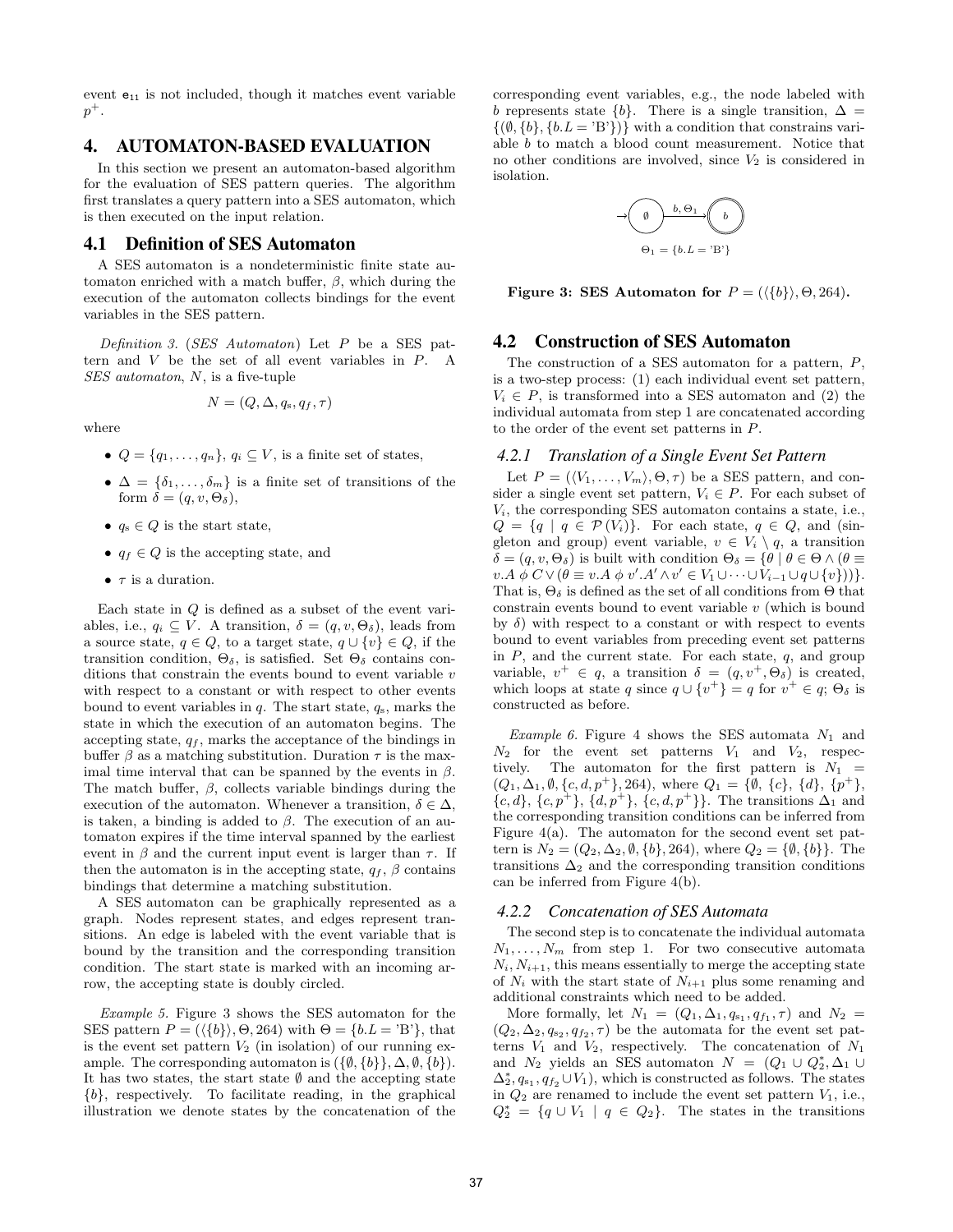

 $\Theta_{17} = \{b.L = 'B', d.ID = b.ID\}$ (b)  $N_2$  for  $V_2 = \{b\}$ 

Figure 4: Automata for Event Set Patterns.

are renamed in an analogous way, i.e., for each transition  $(q, v, \Theta_{\delta}) \in \Delta_2$  we have a transition  $(q \cup V_1, v, \Theta_{\delta})$  in  $\Delta_2^*$ . Additionally, for each transition  $\delta(q_{s_2}, v, \Theta_{\delta}) \in \Delta_2$ , the condition of the corresponding transition in  $\Delta_2^*$  is extended as follows:  $\Theta_{\delta} = \Theta_{\delta} \cup \{v'.T < v.T \mid v' \in V_1\}$ . These time constraints enforce all events that are bound to  $V_2$  to occur later than the events that are bound to  $V_1$ . The start state of the concatenated automaton is  $q_{s_1}$  (the start state of  $N_1$ ), and the accepting state is  $q_{f2} \cup \{V_1\}$  (the accepting state of  $N_2$  after appropriate renaming).

The concatenation of a sequence of automata,  $N_1, \ldots, N_m$ , is done in the same order as the corresponding event set patterns,  $V_1, \ldots, V_m$ , are specified in the SES pattern.  $N_1$  and  $N_2$  are concatenated into an intermediate automaton  $N' = N_1 N_2$ , which is then concatenated with  $N_3$  to give  $N'' = (N_1 N_2)N_3$ , and so on.

Example 7. The SES automaton in Figure 5 is the result of concatenating  $N_1$  and  $N_2$  from Figure 4, and it corresponds to the SES pattern in our running example. The states of N are given as  $Q = \{\emptyset, \{c\}, \{d\}, \{p^+\}, \{c, d\},\$ 



 $\Theta_{17}' = \{b.L = \text{'B'}, d.ID = b.ID, c.T < b.T, d.T < b.T, p^+.T < b.T\}$ 

Figure 5: Automaton for  $P = (\langle {c, p^+, d}, {b} \rangle, \Theta, 264)$ .

 ${c, p<sup>+</sup>}, {d, p<sup>+</sup>}, {c, d, p<sup>+</sup>}, {c, d, p<sup>+</sup>, b}, where the accept$ ing state  $\{c, d, p^+, b\}$  originates from state  $\{b\}$  in  $N_2$  extended by  $V_1 = \{c, d, p^+\}$ , and the state  $\{c, d, p^+\}$  originates from the "merging" of the accepting state of  $N_1$  and the start state of  $N_2$ . The conditions,  $\Theta_i$ , are essentially identical to the conditions in Figure 4, except  $\Theta'_{17}$  which extends  $\Theta_{17}$  with time constraints to ensure the correct chronological order between events that match with different event set patterns.

### 4.3 Execution of SES Automaton

To describe the execution of a SES automaton, we first define the concept of an automaton instance.

Definition 4. (Automaton Instance) An automaton instance,  $\overline{N}$ , describes a SES automaton  $N$  during execution and is a pair

$$
\tilde{N}=(q_{\rm c},\beta)
$$

where  $q_c \in Q$  is the state  $\tilde{N}$  is currently in and  $\beta$  is the corresponding match buffer.

Algorithm 1 shows function SESExec for the execution of a SES automaton. It has two input parameters: a SES automaton, N, which represents a SES pattern, P, and an event relation, E. The function returns all matching substitutions of  $P$  in  $E$ . The algorithm iterates over all input events,  $e \in E$ . Each automaton instance  $\tilde{N} = (q_c, \beta) \in \Omega$ consumes e. If the duration of the maximal time interval spanned by e and any event in  $\beta$  exceeds  $\tau$ ,  $\tilde{N}$  expires. If the expired  $\tilde{N}$  is in the accepting state,  $\beta$  is a matching substitution, which is added to the result set R, and  $\overline{N}$  is removed from Ω. Otherwise, if N does not expire, it consumes e by calling function ConsumeEvent, which returns a set of automaton instances derived from  $N$ . Finally, after all automaton instances in  $\Omega$  are processed, the updated and newly created automaton instances  $\Omega'$  replace  $\Omega$ .

Algorithm 2 shows function ConsumeEvent, which takes as input parameters an automaton, N, an automaton instance,  $\tilde{N}$ , and an event, e, and returns a set consisting of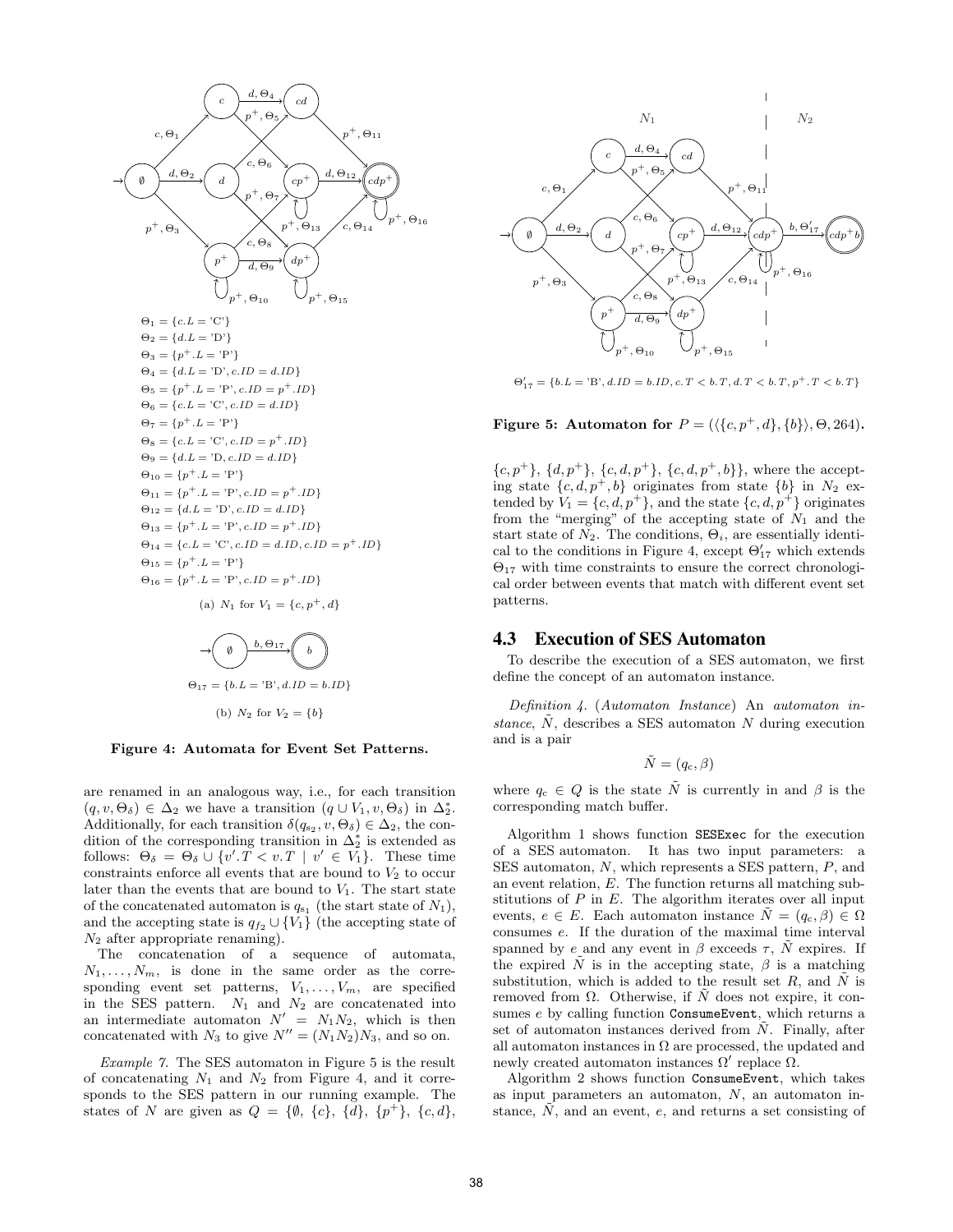Algorithm 1:  $SESExec(N, E)$ **Input**: SES automaton  $N = (Q, \Delta, q_s, q_f, \tau)$ , event relation E Output: set of matching substitutions  $1 R \leftarrow \emptyset$ :  $2 \Omega \leftarrow \emptyset;$ 3 foreach  $e \in E$  do<br>4  $\Omega \leftarrow \Omega \cup \{(q_s,$  $\Omega \leftarrow \Omega \cup \{(q_{\mathrm{s}}, \emptyset)\};$ 5  $\Omega' \leftarrow \emptyset;$ 6 foreach  $\tilde{N} = (q_c, \beta) \in \Omega$  do<br>7 if max. time span betwe if max. time span between e and any event in  $\beta > \tau$ then 8 if  $q_c = q_f$  then 9  $R \leftarrow R \cup \{\beta\};$ 10 end 11 else 12  $\Omega' \leftarrow \Omega' \cup \texttt{CosumeEvent}(N, \tilde{N}, e);$ 13 end 14 end 15  $\Omega \leftarrow \Omega';$  $16\>$ end 17 return R;

automaton instances derived from  $\tilde{N}$ . The algorithm iterates over all outgoing transitions,  $\delta \in \Delta$ , from the current state,  $q_c$ . In each iteration, e is bound to event variables v in the transition and stored in  $\beta'$  together with the current buffer. Next,  $\Theta_{\delta}$  is instantiated by the bindings in  $\beta'$ and evaluated. If  $\Theta_{\delta} \beta'$  is satisfied, an automaton instance  $(q \cup \{v\}, \beta')$  is created and added to the result set  $\Omega$ . If the transition conditions,  $\Theta_{\delta}$ , of several transitions are satisfied, nondeterminism arises, and several new automata branch from N. If none of the transitions fires  $(\Omega = \emptyset)$  the event e is ignored, and if the original automaton instance  $\tilde{N}$  is in the start state an empty set is returned, otherwise a set containing only  $\tilde{N}$  is returned.

Algorithm 2: ConsumeEvent $(N, \tilde{N}, e)$ 

**Input**: SES automaton  $N = (Q, \Delta, q_s, q_f, \tau)$ , automaton instance  $\tilde{N} = (q_c, \beta)$ , and event e Output: set of automaton instances  $1 \Omega \leftarrow \emptyset;$ 2 foreach  $\delta = (q, v, \Theta_{\delta}) \in \Delta$  such that  $q = q_c$  do<br>3  $\beta' \leftarrow \beta \cup \{v/e\}.$ **3**  $\beta' \leftarrow \beta \cup \{v/e\};$ **4** if  $\Theta_{\delta} \beta'$  is satisfied then 5  $\Omega \leftarrow \Omega \cup \{(q \cup \{v\}, \beta')\};$ 6 end 7 end 8 if  $\Omega = \emptyset \wedge q_c \neq q_s$  then<br>9  $\Omega \leftarrow {\tilde{N}}$ :  $\Omega \leftarrow {\tilde{N}};$  $10$  end 11 return Ω;

Example 8. Figure 6 shows seven selected steps of the execution algorithm with relation Event and the SES automaton N from our running example. The steps refer to the automaton instance,  $\tilde{N}$ , that produces a matching substitution for patient 1. Each step shows the transition of the automaton instance  $({\{\}\ \text{if} \ \tilde{N} \text{ does not take any})\}$ transition), the current state and match buffer of  $N$ , and the transition graph. The black node represents the current state of N before taking the transition, thick edges represent the transitions that  $N$  takes, and gray nodes represent states which  $N$  traversed before. For example, in Figure 6(e) the automaton instance is in state  $\{c, d\}$ , and input event  $e_4$  triggers transition  $({c, d}, p^+, \Theta_{11})$ . The transition moves the

automaton instance to state  $\{c, d, p^+\}$  and adds the binding  $p^+/\mathsf{e}_4$  to the match buffer  $\beta$ .



(g) Read e9, repetition matched (h) Read  ${\tt e_{12}},$  accepting state reached

Figure 6: Execution of the SES Automaton N for Pattern  $P = (\langle {c, p^+, d}, {b} \rangle, \Theta, 264)$ .

# 4.4 Complexity Analysis

In this section, we analyze the complexity of SESExec, i.e., the execution of a SES automaton,  $N$ , for a pattern,  $P$ . The complexity of SESExec predominantly depends on the number of simultaneous active automaton instances in  $\Omega$ , which is determined by the number of automaton instances created in the start state of  $N$  (line 4 in Algorithm 1) and the number of automaton instances created as a consequence of nondeterminism (line 5 in Algorithm 2). An active automaton instance is aborted if the actual input event and any event in the match buffer span an interval which exceeds duration  $\tau$ . Therefore,  $\Omega$  contains only automaton instances that are created while reading events from a time window of width  $\tau$ .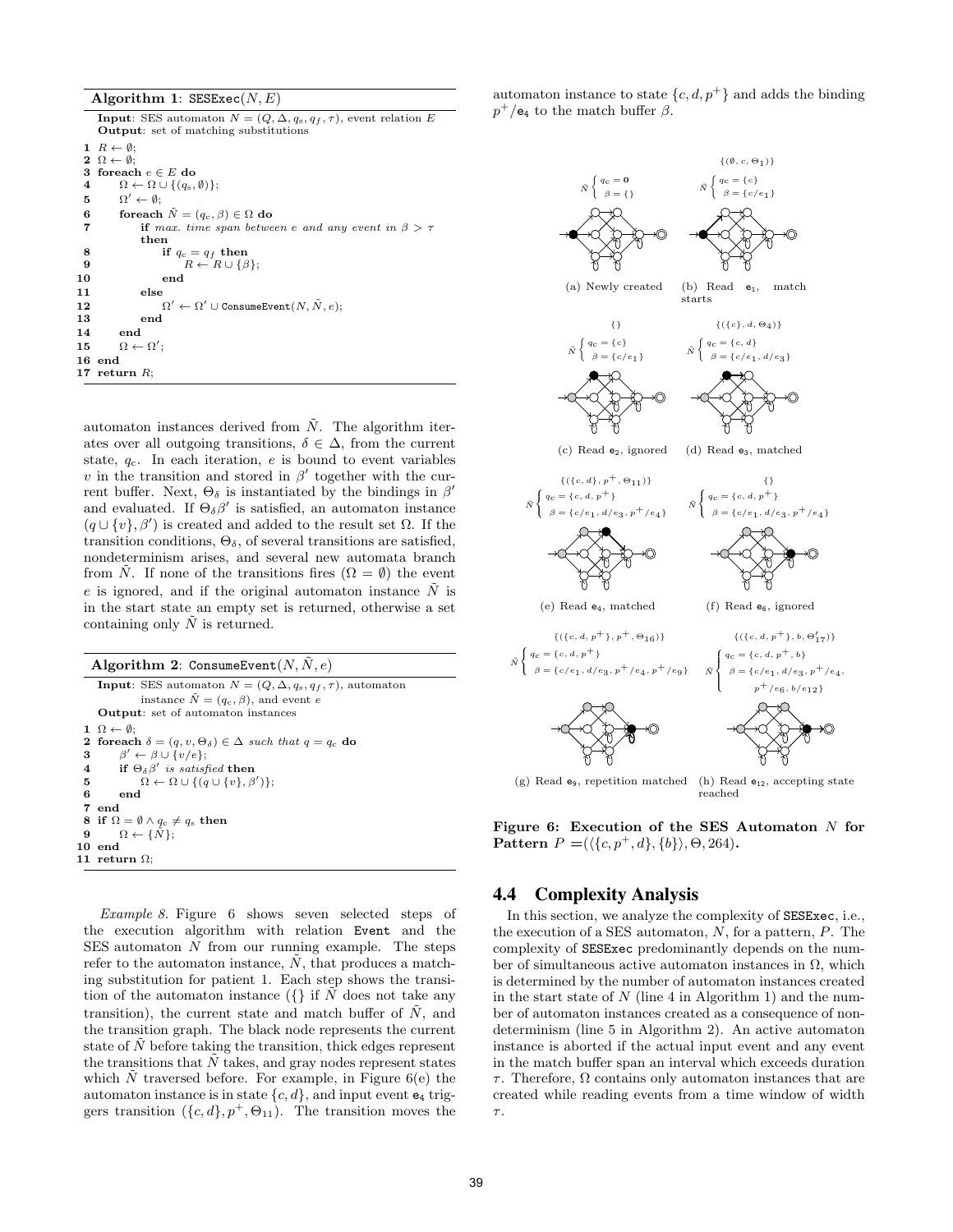We begin with the definition of a few concepts, which will be helpful for the complexity analysis.

Definition 5. (Window Size W) Let  $P = (\langle V_1, \ldots, V_m \rangle)$ ,  $(\Theta, \tau)$  be a SES pattern and E be an event relation. The  $window size, W$ , is defined as the maximal number of events in a time window of size  $\tau$  sliding over E event-by-event.

The definition of window size  $W$  is similar to the size of the partition window [3].

*Example 9.* In our running example, we have  $\tau$  = 264 hours, which yields a window size  $W = 14$  (from  $e_1$ ) to  $e_{14}$ ).

Definition 6. (Mutually Exclusive Event Variables) Let  $P = (\langle V_1, \ldots, V_m \rangle, \Theta, \tau)$  be a SES pattern and e be an event. Two event variables  $v, v' \in V$  are mutually exclusive iff

$$
\exists v.A \phi C, v'.A \phi' C' \in \Theta (v \neq v' \land \nexists e (
$$
  

$$
(e.A \phi C) \text{ and } (e.A \phi' C') \text{ are satisfied } ) )
$$

Example 10. In our running example, all event variables are pairwise mutually exclusive, since  $\Theta$  contains the conditions  $c.L = 'C', d.L = 'D', p^+. L = 'P',$  and  $b.L = 'B',$  that are all of the form  $v.A \phi C$  and there does not exist an event that satisfies any two conditions.

LEMMA 1. Let  $P = (\langle V_1, \ldots, V_m \rangle, \Theta, \tau)$  be a SES pattern and N be the corresponding SES automaton. If all event variables in P are pairwise mutually exclusive, nondeterminism cannot occur in any state during the execution of N.

PROOF. If all event variables in a SES pattern P are pairwise mutually exclusive, Θ contains a condition of the form  $v.A \phi C$  for each event variable v, that cannot be satisfied by the same event. In the corresponding SES automaton N, each two transitions,  $\delta = (q, v, \Theta_{\delta})$  and  $\delta' = (q, v', \Theta'_{\delta})$ , that leave a state q have in their sets of conditions,  $\Theta_{\delta}$  and  $\Theta'_{\delta}$ , conditions of the form  $v.A\phi C$  and  $v'.A\phi C'$ , that cannot be satisfied by the same event. Therefore, the set of conditions  $\Theta_{\delta}$  and  $\Theta'_{\delta}$  cannot be satisfied contemporarily for the same input event, which excludes nondeterminism.  $\quad \Box$ 

In the following analysis we assume a SES automaton, N, for a SES pattern,  $P = (\langle V_1 \rangle, \Theta, \tau)$ , with a single event set pattern,  $V_1$ . Furthermore, we assume that only one automaton instance is started in the start state of  $N$ . We distinguish three cases of different patterns and provide for each pattern an upper bound for the cardinality of automaton instances,  $|\Omega|$ .

*Case 1.* The event variables in the SES pattern P are pairwise mutually exclusive.

THEOREM 1. If the variables  $v \in V_1$  are pairwise mutually exclusive, the upper bound of  $|\Omega|$  is  $\mathcal{O}(1)$ .

PROOF. According to Lemma 1, if the event variables in P are pairwise mutually exclusive, nondeterminism cannot occur in N. Consequently, the number of automaton instances in  $\Omega$  stays constant which leads to a constant upper bound  $\mathcal{O}(1)$ .  $\square$ 

Figure 7 shows the SES automaton translated from our assumed SES pattern P with  $|V_1| = 3$ . It illustrates that in case 1 only one automaton instance traverses the automaton. The path from the start state to the accepting state was chosen arbitrarily; any other path would be valid as well.



Figure 7: Case 1

*Case 2.* The event variables in the SES pattern P are not pairwise mutually exclusive, and  $V_1$  does not contain any group variable.

THEOREM 2. If the variables  $v \in V_1$  are not pairwise mutually exclusive and  $V_1$  does not contain any group variable, the upper bound of  $|\Omega|$  is  $\mathcal{O}(|V_1|!)$ .

PROOF. Since variables  $v \in V_1$  are not pairwise mutually exclusive, Lemma 1 does not apply and nondeterminism might occur during the execution of  $N$ . In the worst case, each automaton instance that reaches a state  $q \in Q$  branches to a number of automaton instances equal to the number of transitions that leave  $q$ . If  $t$  is the number of transitions that leave  $q, t-1$  new automaton instances are created, whereas one transition is taken by the original automaton instance. Thus, there exists an automaton instance for each path from the start state to the accepting state. The number of paths in a SES automaton translated from a SES pattern with one event set pattern  $V_1$  is | $V_1$ |!. Thus, the upper bound of  $|\Omega|$ is  $\mathcal{O}(|V_1|!)$ .  $\Box$ 

Figure 8 shows the SES automaton translated from our assumed SES pattern P with  $|V_1| = 3$ . It illustrates how automaton instances branch and which path each one takes to reach the accepting state. Each path in  $N$  is used by one automaton instance  $N_i$ .



Figure 8: Case 2

*Case 3.* The event variables  $v \in V_1$  are not pairwise mutually exclusive, and  $V_1$  contains group variables.

THEOREM 3. If the variables  $v \in V_1$  are not pairwise mutually exclusive and  $V_1$  contains  $k$  group variables, the upper bound of  $|\Omega|$  is

$$
\begin{cases} \mathcal{O}((|V_1| - 1)! \cdot W^{|V_1|}) & k = 1 \\ \mathcal{O}(k \cdot (|V_1| - 1)! \cdot k^{W \cdot |V_1|}) & k > 1 \end{cases}
$$

PROOF. Since the variables  $v \in V_1$  are not pairwise mutually exclusive, Lemma 1 does not apply and nondeterminism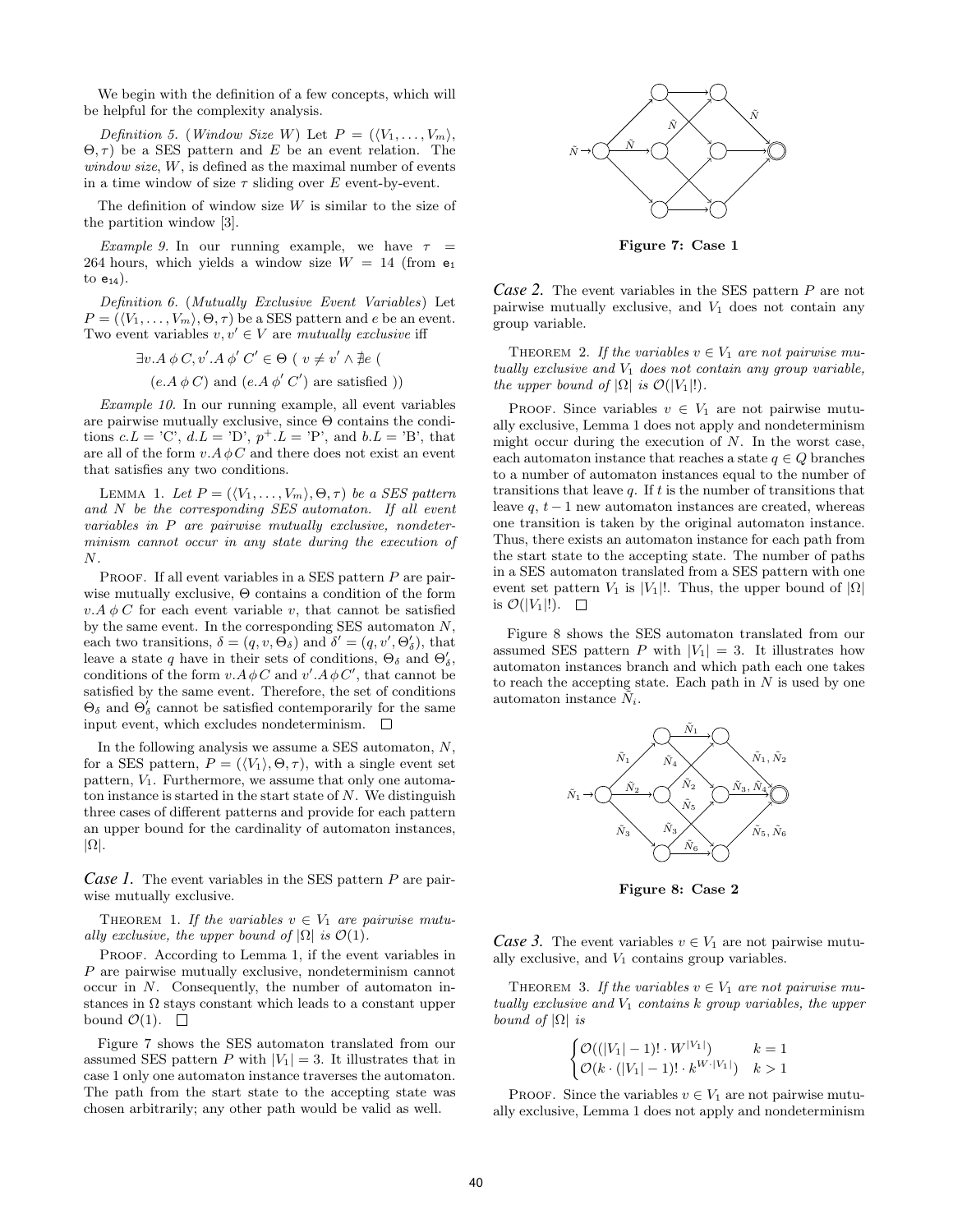might occur during the execution of  $N$ . Further, with group variables in  $V_1$ ,  $N$  has transitions that loop at a state, i.e., source state q and target state  $q \cup \{v\}$  of the transition are the same.

As in case 2, each automaton instance that reaches a state q might branch to a number of automaton instances equal to the number of transitions that leave  $q$ . However, if there is a transition that loops at  $q$ , the automaton instance that takes this transition returns immediately to  $q$  and might cause another branching of automaton instances at  $q$  when the next input event is consumed.

Let  $r_{qout}(W_q)$  be a function that returns the number of automaton instances that originate from one automaton instance and that leave  $q$  through one transition that does not loop at q. Parameter  $W_q$  is the number of events consumed by an automaton instance at q. Function  $r_{qout}(W_q)$  differs depending on the number of transitions that loop at  $q$ :

- $r_{qout}(W_q) = 1$ , for a state without any transition that loops,
- $r_{qout}(W_q) = W_q$ , for a state with  $k = 1$  transition that loop, and
- $r_{qout}(W_q) = k^{W_q}$ , for a state with  $k > 1$  transitions that loop.

On a path from the start state to the accepting state, the maximal number of automaton instances that are created from one automaton instance and that leave a state is  $|\Omega|_{\text{path}_i} = \prod_{\substack{q \in path_i}} r_{q \text{out}}(W_q)$ . The maximal number of automaton instances created on all paths is then  $|\Omega|_{\text{out}} =$  $\sum_{i=1}^{|V_1|!} |\Omega|_{\text{path}_i}.$ 

The start state, ∅, is the first state of each path through N. Its function  $r_{\phi_{\text{out}}}(W_{\phi}) = 1$  because  $\emptyset$  does not contain any group variable, and hence no transition loops at state ∅. The paths which match a group variable in their first transition contain the most states with transitions that loop. The number of such paths is  $k \cdot (|V_1| - 1)!$  because k path start with a group variable, and after a group variable is matched in the first transition, there are  $(|V_1| - 1)!$  paths to the accepting state. The upper bound of  $|\Omega|$ , with  $W_q \leq W$ , and  $k$  group variables is therefore

$$
\begin{cases} \mathcal{O}((|V_1| - 1)! \cdot W^{|V_1|}) & k = 1 \\ \mathcal{O}(k \cdot (|V_1| - 1)! \cdot k^{W \cdot |V_1|}) & k > 1 \end{cases}
$$

 $\Box$ 

Figure 9 shows the SES automaton translated from our assumed SES pattern P with  $|V_1| = 3$  and one group variable. The label on the transitions are the results of the functions  $r_{qout}$ , i.e., the number of automaton instances that leave state q. Thick edges emphasize paths which contain the largest number of states with looping transitions.

For a SES pattern  $P$  with  $n$  event set patterns, the upper bound of  $|Ω|$  is

$$
\mathcal{O}(W \cdot (|\Omega|_{\max})^n)
$$

where  $|\Omega|_{\text{max}}$  is the worst upper bound among the event set patterns in P.

### 4.5 Filtering Events

Events in an event relation  $E$ , which do not satisfy any of the conditions in Θ in a SES pattern, do not cause any



Figure 9: Case 3

transition. Though, they are consumed by each single automaton instance in  $\Omega$ , and the automaton remains in its current state.

To reduce the number of iterations over automaton instances  $\tilde{N} \in \Omega$ , we only allow iterations over automaton instances if the input event satisfies at least one of the conditions of the form  $v.A \phi C$  in set  $\Theta$ . All other events are filtered out immediately after they are read. In Algorithm 1, this additional filter is inserted after line 3. Notice, that this optimization does not reduce the number of automaton instances but only the number of iterations over the set of automaton instances Ω.

# 5. EXPERIMENTS

In this section, we report the results of an empirical evaluation using real-world data.

The experiments have three purposes. The first purpose is to compare the SES automaton algorithm to a brute force approach that matches sequences of sets of events by using a set of automata, each of which matches a sequence of single events. The second purpose is to evaluate the results of the complexity analysis in Section 4.4. The third purpose is to show the effect of filtering events as described in Section 4.5 on the runtime of the SES automaton algorithm.

The three hypotheses corresponding to our purposes are the following. First, the SES automaton algorithm is more efficient in terms of the maximal number of simultaneous automaton instances than the brute force approach. Second, the number of simultaneous automaton instances is upperbounded according to the theorems in Section 4.4. Third, filtering events is an effective strategy to decrease the runtime of the SES automaton algorithm.

# 5.1 Setup and Data

For the experiments, we implemented the automatonbased evaluation algorithm in C. The relation with the input events is stored in an Oracle database, Enterprise Edition 11.1, which is accessed over the OCI API. The experiments were performed on a PC with four AMD Opteron 285 processors with 2.6 GHz and 16 GB memory, on which a 64-bit Linux 2.6.32 is installed.

The event relation used in our experiments is a real-world data set with chemotherapy events from the Department of Haematology at the Hospital Meran-Merano. To obtain event relations with different characteristics, we generated from the original data set the following five data sets with corresponding window size W:

- $D_1$  is the original data set with  $W = 1322$ ;
- $D_2$  contains each event twice and has  $W = 2644$ ;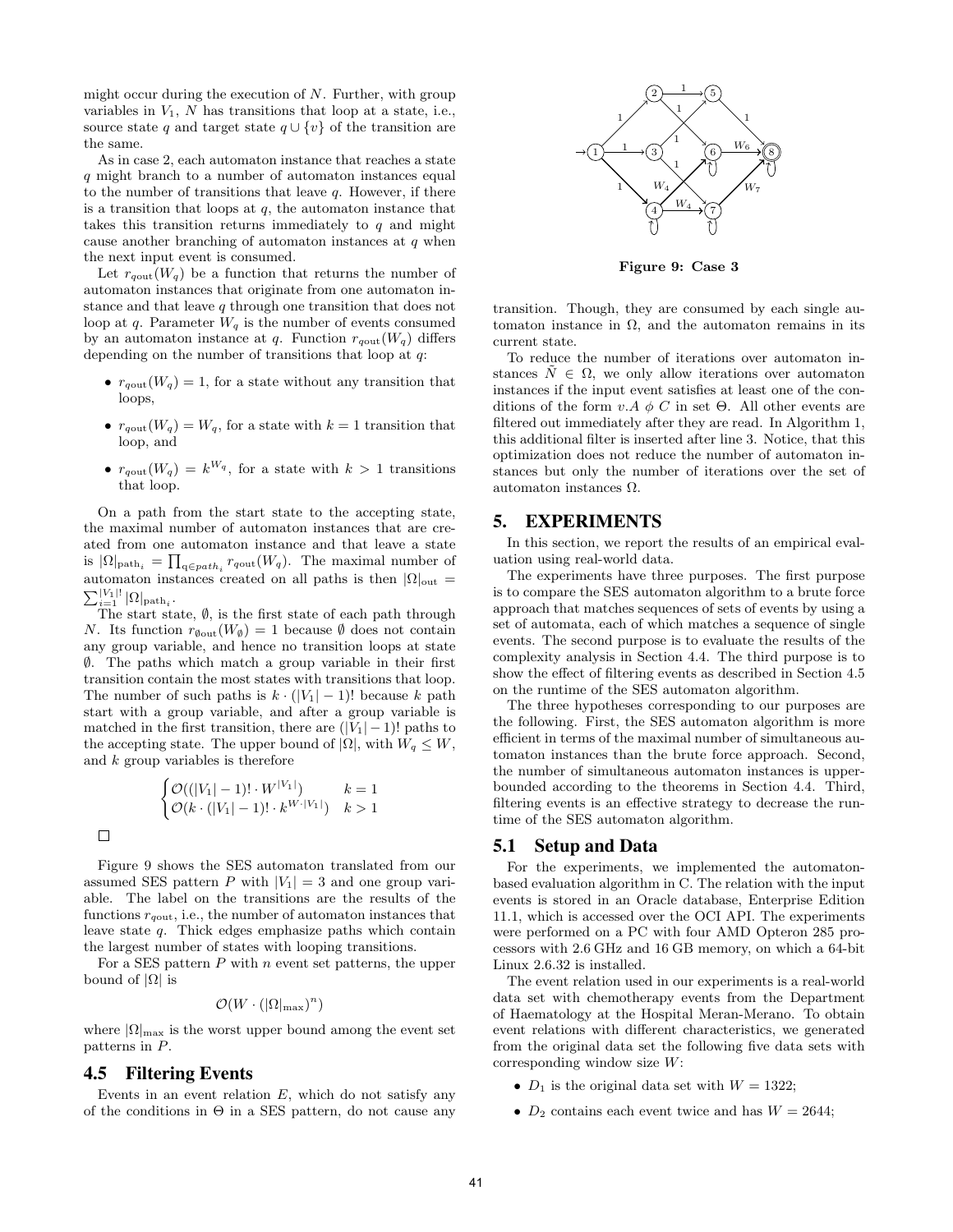- $D_3$  contains each event three times and has  $W = 3966$ ;
- $D_4$  contains each event four times and has  $W = 5288$ ;
- $D_5$  contains each event five times and has  $W = 6610$ .

# 5.2 Brute Force Algorithm

We compare our SES automaton that uses one automaton to match sequences of sets of events with a brute force algorithm that uses a set of automata, each of which matches a sequence of single events. The brute force algorithm generates all possible sequences (orderings) of event variables of an event set pattern, creates a SES automaton for each of these sequences, and executes all automata over the event relation.

Let  $P$  be a SES pattern with event set patterns  $\langle V_1, \ldots, V_n \rangle$ , where all event set patterns contain only singleton variables. A sequence of all event variables in  $P$  is a concatenation of one permutation of each event set pattern  $V_i$ . The number of all possible sequences of event variables is  $|V_1|! \cdot |V_2|! \cdots |V_n|!$ . The brute force algorithm creates for each of these sequences an automaton and executes all automata in parallel, i.e., iterates for each input event over these automata. By specifying each event variable as an event set pattern with exactly one singleton variable, we can use SES automata. The brute force algorithm essentially corresponds to straightforward extensions of the automata in [13, 3, 11]. We do not consider any optimizations of the automata described in these papers, rather our aim is to compare the efficiency of the plain automata to solve SES pattern matching. The optimization of the SES automaton and its comparison to related approaches remains future work.

Example 11. Consider a slight modification of the SES pattern in our running example, where all event variables are singleton variables, i.e.,  $(\langle {c, p, d}, {b} \rangle, \Theta, 264)$ . The possible sequences of event variables are given as follows:

| $P_1 = \langle c, d, p, b \rangle$ | $P_2 = \langle c, p, c, b \rangle$ | $P_3 = \langle d, c, p, b \rangle$ |
|------------------------------------|------------------------------------|------------------------------------|
| $P_4 = \langle d, p, c, b \rangle$ | $P_5 = \langle p, c, d, b \rangle$ | $P_6 = \langle p, d, c, b \rangle$ |

Figure 10 shows the corresponding SES automaton that is created by our evaluation algorithm and the set of SES automata that are created by the brute force algorithm.

If an event set pattern  $V_i$  in P contains group variables, the number of different event sequences, and hence the number of automata created by the brute force algorithm, considerably increases.

## 5.3 Experiment 1

The purpose of experiment 1 is to compare the SES automaton algorithm to the brute force (BF) algorithm. Our hypothesis is that the SES automaton algorithm produces less simultaneous automaton instances than the brute force algorithm, and the difference is increasing with the size of the event set pattern.

We use the following two SES patterns with identical event set patterns, but different conditions:

•  $P_1 = (\langle V_1 = \{c, d, p, v, r, l\}, V_2 = \{b\}\rangle, \Theta_1, 264)$ 

• 
$$
P_2 = (\langle V_1 = \{c, d, p, v, r, l\}, V_2 = \{b\}\rangle, \Theta_2, 264)
$$



Figure 10: SES Automaton and Set of Automata Created by the Brute Force Algorithm.

 $\Theta_1$  specifies that each event variable in  $V_1$  matches a distinct medication administration event, thus all event variables are pairwise mutually exclusive.  $\Theta_2$  specifies that all event variables in  $V_1$  match the same type of medication administration events, thus all event variables are not pairwise mutually exclusive. Data set  $D_1$  is used as event relation.

We vary the number of event variables in  $V_1$  from two to six in steps of one, i.e.,  $\{c, d\}, \{c, d, p\}, \ldots, \{c, d, p, v, r, l\}.$ The measured parameter is the maximal number of automaton instances that are simultaneously active during the execution, i.e.,  $|\Omega|$  in Algorithm 1.

Figure 11 shows the results of this experiment. With pattern  $P_1$ , the SES automaton algorithm produces significantly less simultaneous automaton instances than the brute force algorithm. The reason is that when the SES automaton algorithm creates one automaton instance for an event that matches an event variable in  $V_1$ , the brute force algorithm creates  $(|V_1| - 1)!$  automaton instances because  $(|V_1|-1)!$  automata start with the same event variable (see Figure  $10(b)$ ). Since all event variables are pairwise mutually exclusive, nondeterminism does not occur in both algorithms, hence automaton instances never branch during the execution. This can also be seen in Table 1, which shows the ratio of the maximal number of automaton instances that are produced by the two algorithms.

With  $P_2$ , the SES automaton algorithm creates between 9% and 20% less automaton instances than the brute force algorithm. The SES automaton algorithm creates  $|V_1|$  automaton instances when it consumes an event that matches all event variables in  $V_1$  and then if other events that match all event variables in  $V_1$  are encountered the number increases to maximal  $|V_1|$ ! (see Theorem 2) due to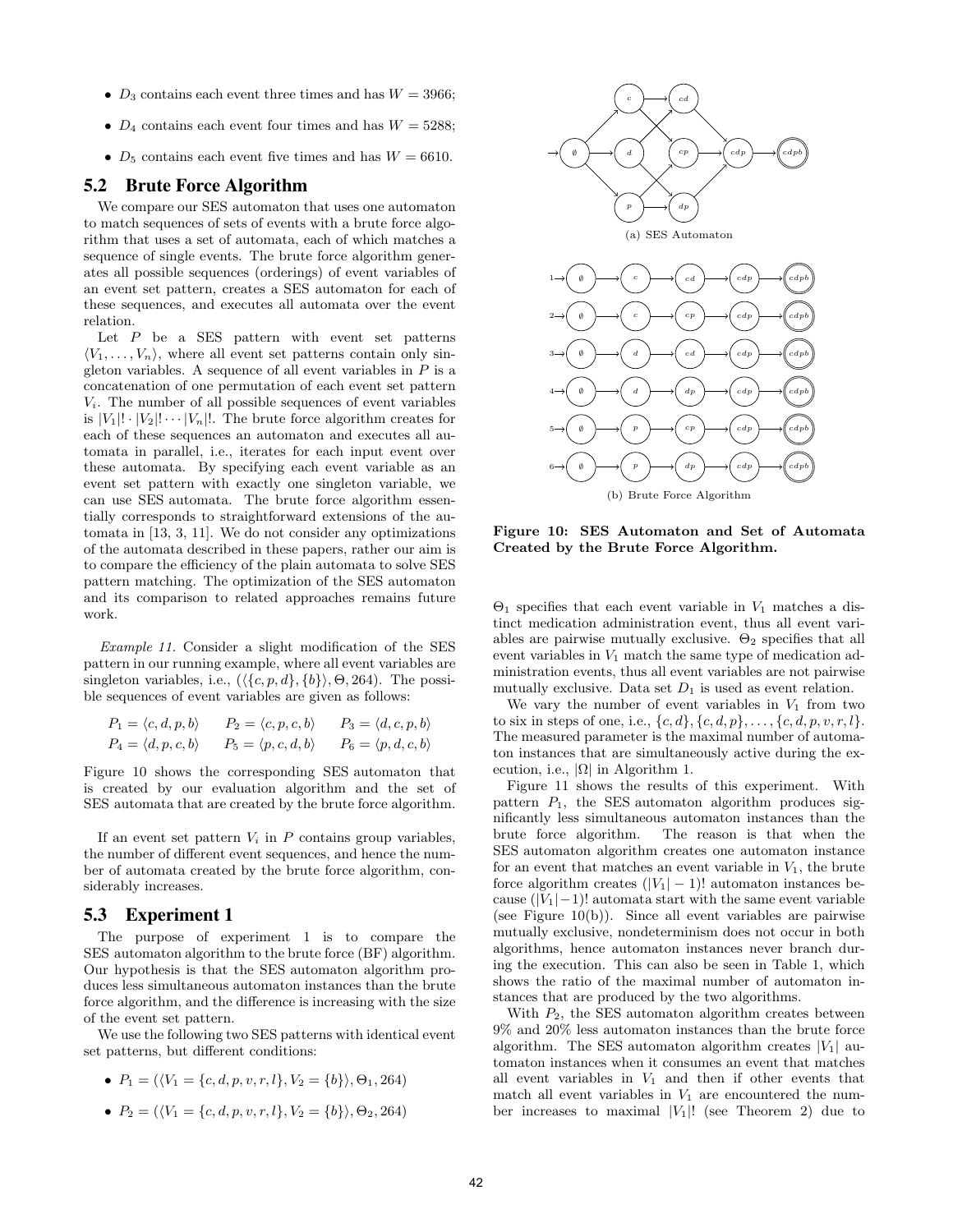

Figure 11: Experiment 1

nondeterminism. The brute force algorithm, instead, creates  $|V_1|$ ! automaton instances at once and keeps this number of instances until they expire, independently of other events that match all event variables in  $V_1$ . To summarize, the SES automaton algorithm creates automaton instances when they are needed and the brute force algorithm creates possibly needed automaton instances in advance duplicating execution steps.

| $ V_1 $ | $ \Omega _{BF}$ | $ \Omega _{SES}$ | $(\Omega)_{BF}$<br>$\Omega)_{SES}$ | $( V_1 -1)!$ |
|---------|-----------------|------------------|------------------------------------|--------------|
| 2       | 45              | 45               |                                    |              |
| 3       | 101             | 50               | 2                                  | 2            |
| 4       | 341             | 56               | 6.1                                | 6            |
| 5       | 2414            | 99               | 24.4                               | 24           |
| 6       | 14150           | 116              | 122                                | 120          |

Table 1: Ratio of Numbers of Automaton Instances

### 5.4 Experiment 2

The purpose of experiment 2 is to validate Theorem 2 and Theorem 3. Our hypothesis is that the maximal number of automaton instances that are simultaneously active is upperbounded as stated in Theorem 2 and Theorem 3.

We use the following two SES patterns:

- $P_3 = (\langle V_1 = \{c, d, p^+\}, V_2 = \{b\}\rangle, \Theta, 264)$
- $P_4 = (\langle V_1 = \{c, d, p\}, V_2 = \{b\}\rangle, \Theta, 264)$

Θ is identical for both patterns and constrains all event variables in  $V_1$  to match the same type of medication administration events. Hence, the event variables are not pairwise mutually exclusive.

We vary the window size,  $W$ , by using the data sets  $D_1$ to  $D_5$ . The measured parameter is the maximal number of simultaneous automaton instances during the execution.

The graph in Figure 12 shows the number of simultaneous automaton instances depending on the window size,  $W$ . The results show for  $P_3$  a polynomial trend of the number of automaton instances with an increasing  $W$ , which validates Theorem 3. For  $P_4$ , the results show a linear trend of the number of automaton instances with increasing  $W$ , which validates Theorem 2.

# 5.5 Experiment 3

The purpose of experiment 3 is to show the effect of filtering events as described in Section 4.5 on the runtime. Our



Figure 12: Experiment 2

hypothesis is that filtering events decreases the runtime of the SES automaton algorithm.

We use the following two SES patterns:

- $P_5 = (\langle V_1 = \{c, d, p^+\}, V_2 = \{b\}\rangle, \Theta_1, 264)$
- $P_6 = (\langle V_1 = \{c, d, p^+\}, V_2 = \{b\}\rangle, \Theta_2, 264)$

The set of conditions,  $\Theta_1$ , specifies that each event variable in  $V_1$  matches distinct medication administration events, hence all event variables are pairwise mutually exclusive. The set  $\Theta_2$  specifies that all event variables in  $V_1$  match the same type of medication administration events, and all event variables are not pairwise mutually exclusive.

We vary window size  $W$  similar to the previous experiment in Section 5.4. The measured parameter is the execution time of SES automaton algorithm.

The graph in Figure 13 shows the execution time depending on the window size, W. Filtering events reduces the execution time by an order of magnitude for our test data set, independently whether the event variables are pairwise mutually exclusive or not.



Figure 13: Experiment 3

### 6. CONCLUSION

In this paper we introduced and formally defined sequenced event set pattern matching, which is the problem of matching a sequence of input events against a pattern that allows to specify a sequence of sets of events. The order of events that match with the same set in the pattern is irrelevant, i.e., any permutation of the events is matched, whereas